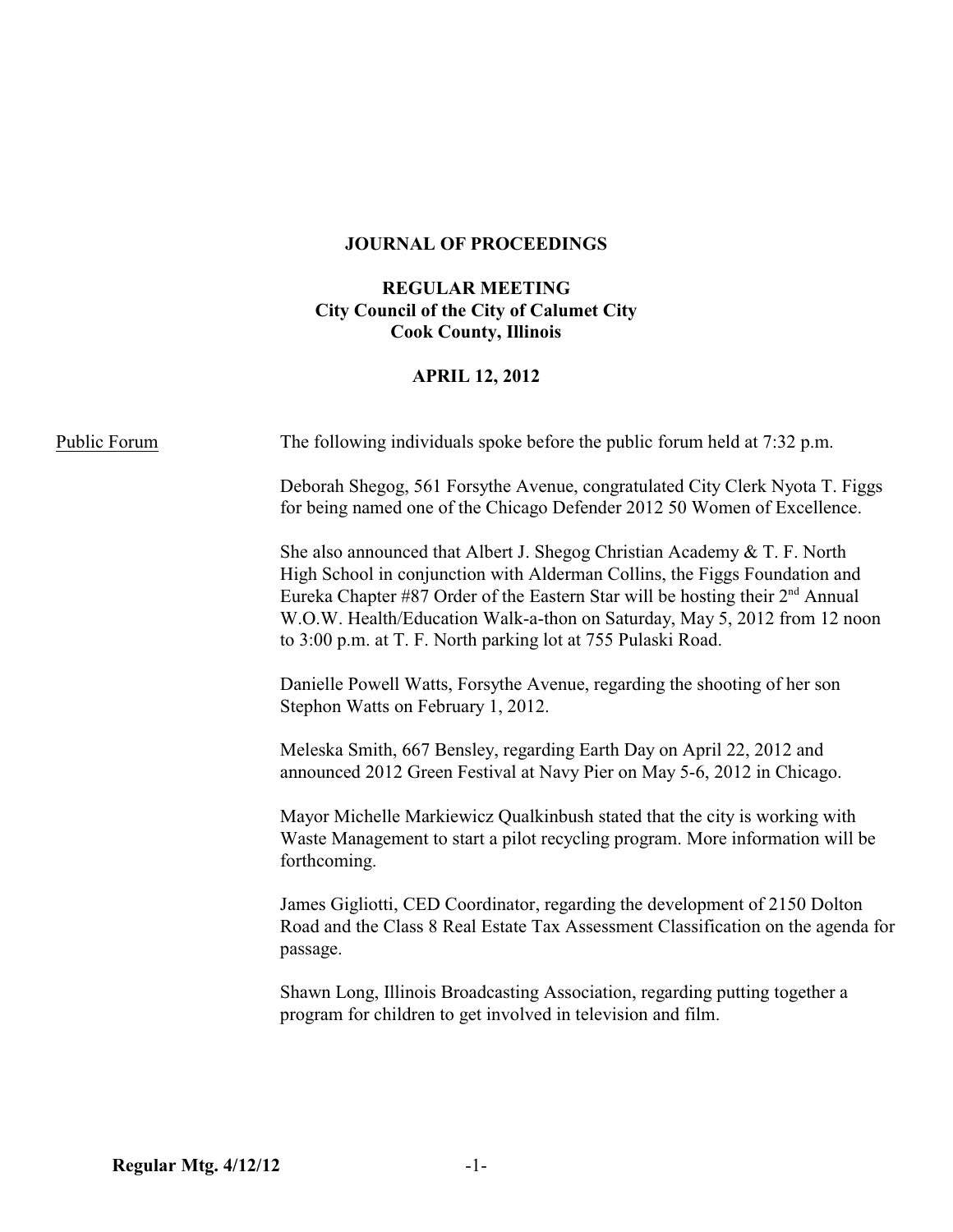## **CALL TO ORDER**

| Pledge of Allegiance       |                     |                               | The City Council of the City of Calumet City met in the City Council Chambers<br>in a regular meeting on Thursday, April 12, 2012 at 7:56 p.m. with Mayor<br>Michelle Markiewicz Qualkinbush, present and presiding. |                       |
|----------------------------|---------------------|-------------------------------|----------------------------------------------------------------------------------------------------------------------------------------------------------------------------------------------------------------------|-----------------------|
| <b>ROLL CALL</b>           |                     |                               |                                                                                                                                                                                                                      |                       |
| PRESENT:<br><b>ABSENT:</b> | 5<br>$\overline{2}$ | ALDERMEN:<br><b>ALDERMEN:</b> | Schneider, Wosczynski, Jones, Wilson, Munda<br>Manousopoulos, Collins                                                                                                                                                |                       |
|                            |                     | Deputy Clerk Bonato.          | Also present were City Clerk Figgs, City Treasurer Tarka, City Attorney Montana,<br>City Engineer Roberts, CED Coordinator Gigliotti, Assistant Chief Zorzi and                                                      |                       |
|                            |                     |                               | There being a quorum present, the meeting was called to order.                                                                                                                                                       |                       |
| Approval of minutes        |                     | presented.                    | Alderman Munda moved, seconded by Alderman Jones, to approve the minutes as                                                                                                                                          | <b>MOTION CARRIED</b> |
|                            |                     |                               |                                                                                                                                                                                                                      |                       |

### **REPORTS OF STANDING COMMITTEES**

Finance Alderman Wosczynski had no report.

Public Safety Alderman Munda gave a report for Alderman Manousopoulos. "The Calumet City Police Department in conjunction with the Drug Enforcement Administration will participate in the National Prescription Drug Take Back Day on April 28, 2012 from 10:00 a.m. to 2:00 p.m.

> Residents are encouraged to turn in unwanted or expired medications for safe and proper disposal at the Calumet City Police Department. The service is free and anonymous. This initiative addresses a vital public safety and public health issue. Many Americans are not aware that linger in home cabinets are highly susceptible to misuse and abuse. Rates of prescription drug abuse in the United Sates are increasing in alarming rates as the number of accidental poisoning and overdoes due to these drugs.

> Studies show a majority of abuse prescription drugs are obtained from family and friends including home medicine cabinets. Many Americans don't know how to properly dispose of their unused medicine often flushing them down the toilets or throwing them away both potential safety and health hazards.

In addition, this week is National 911 Dispatcher Week. We would like time to recognize all of our hard working police and fire dispatchers and thank them for the hard work that they do for our town."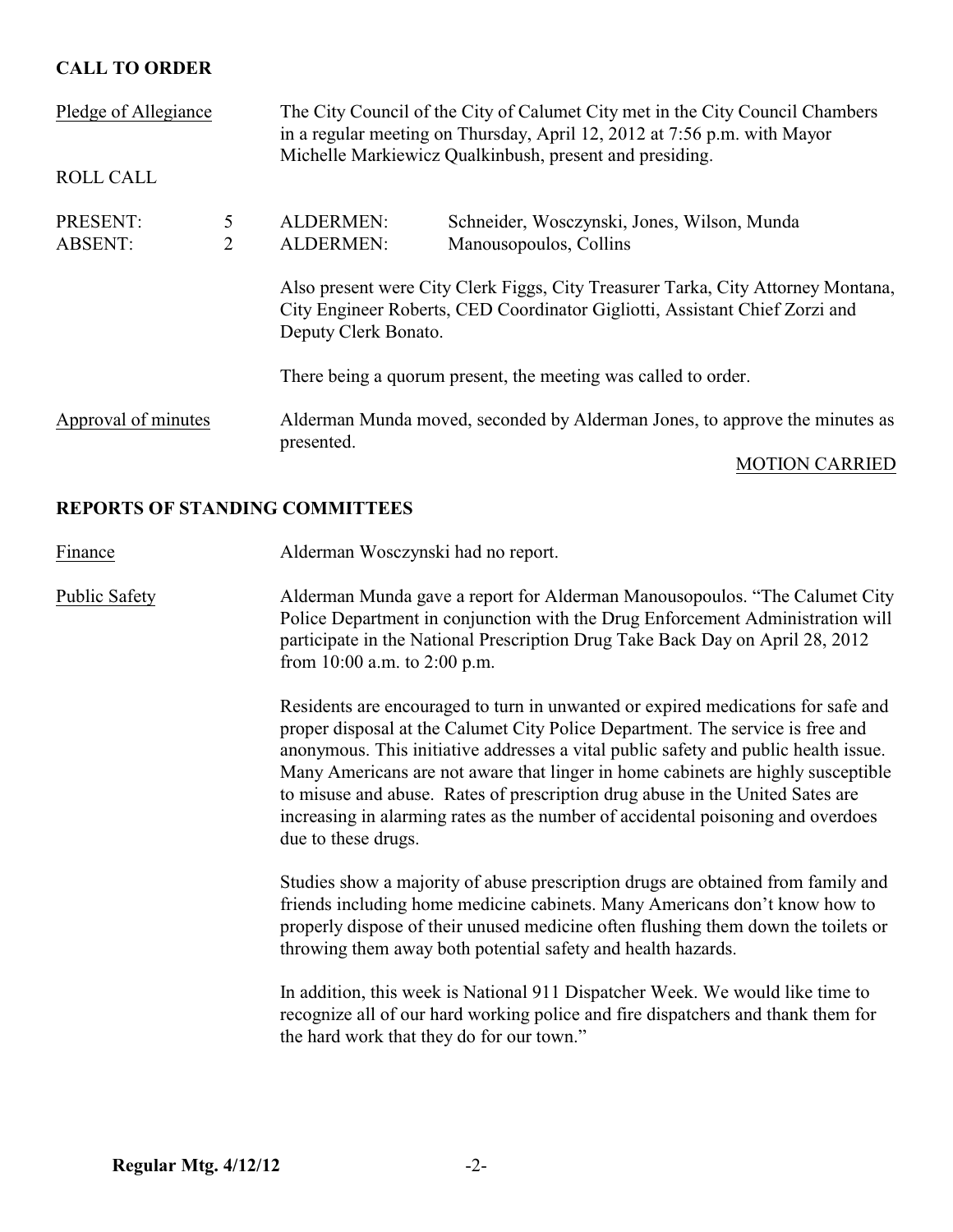| <b>Public Utilities</b> | Alderman Jones: "I would like to update the council on a couple items with Com<br>Ed. Many of you know that in the Illinois House we passed Senate Bill 1652<br>which was the modernization and infrastructure improvement act.                                                                                                                               |
|-------------------------|---------------------------------------------------------------------------------------------------------------------------------------------------------------------------------------------------------------------------------------------------------------------------------------------------------------------------------------------------------------|
|                         | In accordance with that act, Com Ed will start doing some routine cable and<br>routine tree trimming. I will provide this list to the city engineer as well as the<br>City Clerk.                                                                                                                                                                             |
|                         | They have a list of dates where they will be in alleys trimming trees with power<br>lines in accordance with this. Some of the dates start June 1, 2012 continuing thru<br>October 29, 2012. They will also give the city a detailed report and come before a<br>council meeting and tell all the other facility relocation work in the alley and<br>streets. |
| Ord. & Res.             | Alderman Collins was absent.                                                                                                                                                                                                                                                                                                                                  |
| H.E.W.                  | Alderman Schneider had no report.                                                                                                                                                                                                                                                                                                                             |
| Permits & Licenses      | Alderman Wilson had no report.                                                                                                                                                                                                                                                                                                                                |
| Public Works            | Alderman Munda had no report.                                                                                                                                                                                                                                                                                                                                 |

# **CITY COUNCIL REPORTS**

| $2nd$ Ward Cleanup - 4/28/12        | Alderman Wosczynski announced the Second Ward cleanup on Saturday,<br>April 28, 2012 from 8:00 a.m. to 12:00 noon. Public Works will pick up items<br>that are placed in the alley bagged or in boxes. Contact (708) 891-8160 for pickup<br>of larger items.                                         |
|-------------------------------------|------------------------------------------------------------------------------------------------------------------------------------------------------------------------------------------------------------------------------------------------------------------------------------------------------|
| Paint & Oil drop off<br>4/28/12     | Alderman Wosczynski announced electronics recycling, document shredding, and<br>paint and oil drop off on April 28, 2012 from 9:00 a.m. to 12:00 noon at the<br>Calumet City Public Works Facility, 1701 Dolton Road.                                                                                |
|                                     | Trucks from ACME Recycling will be available to collect old electronic items<br>that can no longer be disposed of in landfills. A shredding truck will also be<br>available to shred your confidential documents. Two banker boxes maximum<br>please.                                                |
| Flowing planting $-4/28/12$         | Alderman Wosczynski announced children's flower planting on Saturday,<br>April 28, 2012 at 12:30 p.m. All residents and their children are welcome to assist<br>the Home Depot in planting flowers at the Calumet City Public Library. Children<br>who plant will receive a Recycling Day Goody Bag. |
| Peter Rabbit Puppet show<br>4/28/12 | Alderman Wosczynski announced a Peter Rabbit Puppet show on Saturday,<br>April 28, 2012 after the planting. Children will be entertained by Mark Nichols<br>from Puppet Place. Registration begins April 16 and to register contact<br>$(708) 862 - 6220.$                                           |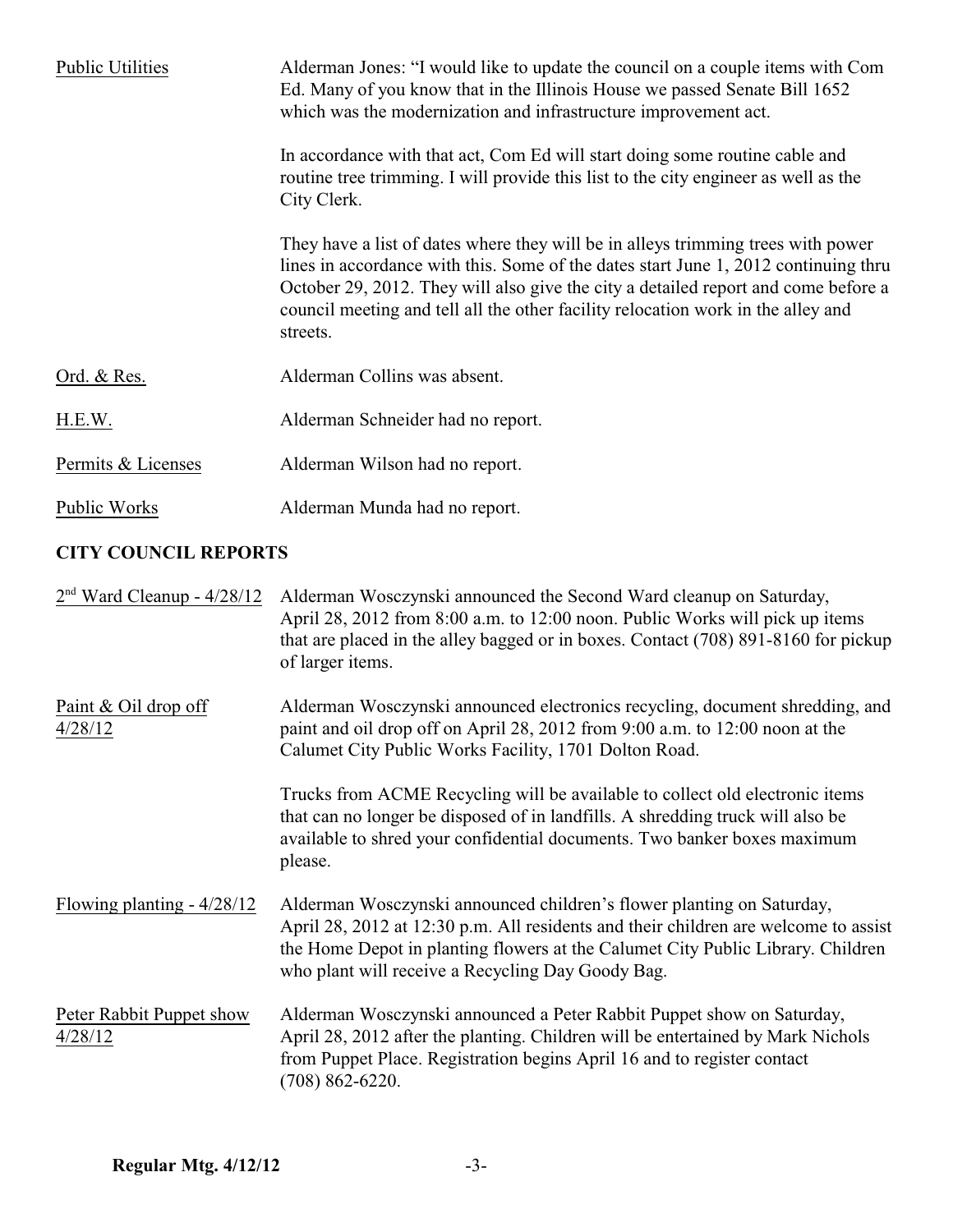|                                                                    | Immediately following puppet show winners of the Earth Day coloring, poster and<br>essay contests will be awarded in the Community Room of the Library.<br>Refreshments will also be served. All residents are welcome to attend.                                                                                                                                                                      |
|--------------------------------------------------------------------|--------------------------------------------------------------------------------------------------------------------------------------------------------------------------------------------------------------------------------------------------------------------------------------------------------------------------------------------------------------------------------------------------------|
| Traffic & crowd control<br>ESDA unit - 4/28/12                     | Alderman Wosczynski moved, seconded by Alderman Jones, to request one (1)<br>ESDA unit for the traffic and crowd control on Saturday, April 28, 2012 from<br>8:30 a.m. to 12:00 noon at the Calumet City Public Works facility.                                                                                                                                                                        |
|                                                                    | <b>MOTION CARRIED</b>                                                                                                                                                                                                                                                                                                                                                                                  |
| Prepare resolution - Charles<br>McKeever                           | Alderman Wosczynski moved, seconded by Alderman Jones, to prepare a<br>Resolution in memory of Charles "Chuck" McKeever, who passed away<br>March 21, 2012.                                                                                                                                                                                                                                            |
|                                                                    | <b>MOTION CARRIED</b>                                                                                                                                                                                                                                                                                                                                                                                  |
| 2 <sup>nd</sup> Ward Health Fair<br>$5/12/12$ ( <i>a</i> ) library | Alderman Wosczynski announced on a Health Fair on May 12, 2012 at the<br>Calumet City Public Library. More information will be forthcoming to the<br>residents.                                                                                                                                                                                                                                        |
| Commend Shawn Long                                                 | Alderman Jones gave a brief biography on his friend Shawn Long. He has been in<br>the Executive producing business for a while. He was named one of the 50 men of<br>excellence. He is a member of Omega Psi Phi fraternity. He has produced some<br>great videos. He has asked him to help with T.F. North and the Illinois<br>Broadcaster Association to help get students involved in broadcasting. |
| Email ward issues                                                  | Alderman Jones thanked the residents who have emailed his office. He<br>encourages residents that have issues or concerns in the ward to email him at<br>calcity3@yahoo.com                                                                                                                                                                                                                            |
| Thunderbolt registration                                           | Alderman Jones listed a date of the Thunderbolt registrations: April 21, 2012 at<br>Sandridge in conjunction with the park district, May 5 from 10:00 a.m. to 2:00<br>p.m., May 12 from 12:00 noon to 6:00 p.m. at River Oaks Mall and May 19 at<br>Sandridge. For more information contact the park district at (708) 868-2530.                                                                       |
| Chicago Cub tickets                                                | Alderman Jones stated that he has provided many organizations with tickets for<br>the Chicago Cubs. His office donated tickets to Family Rescue shelter, Women<br>organization and the police department. He thanked the organizations for doing<br>work in the community.                                                                                                                             |
| Comcast Care Day 2012                                              | Alderman Jones announced Comcast Care Day 2012 on Saturday, April 21, 2012<br>in conjunction with his office, Alderman Collins and Alderman Wilson's offices.                                                                                                                                                                                                                                          |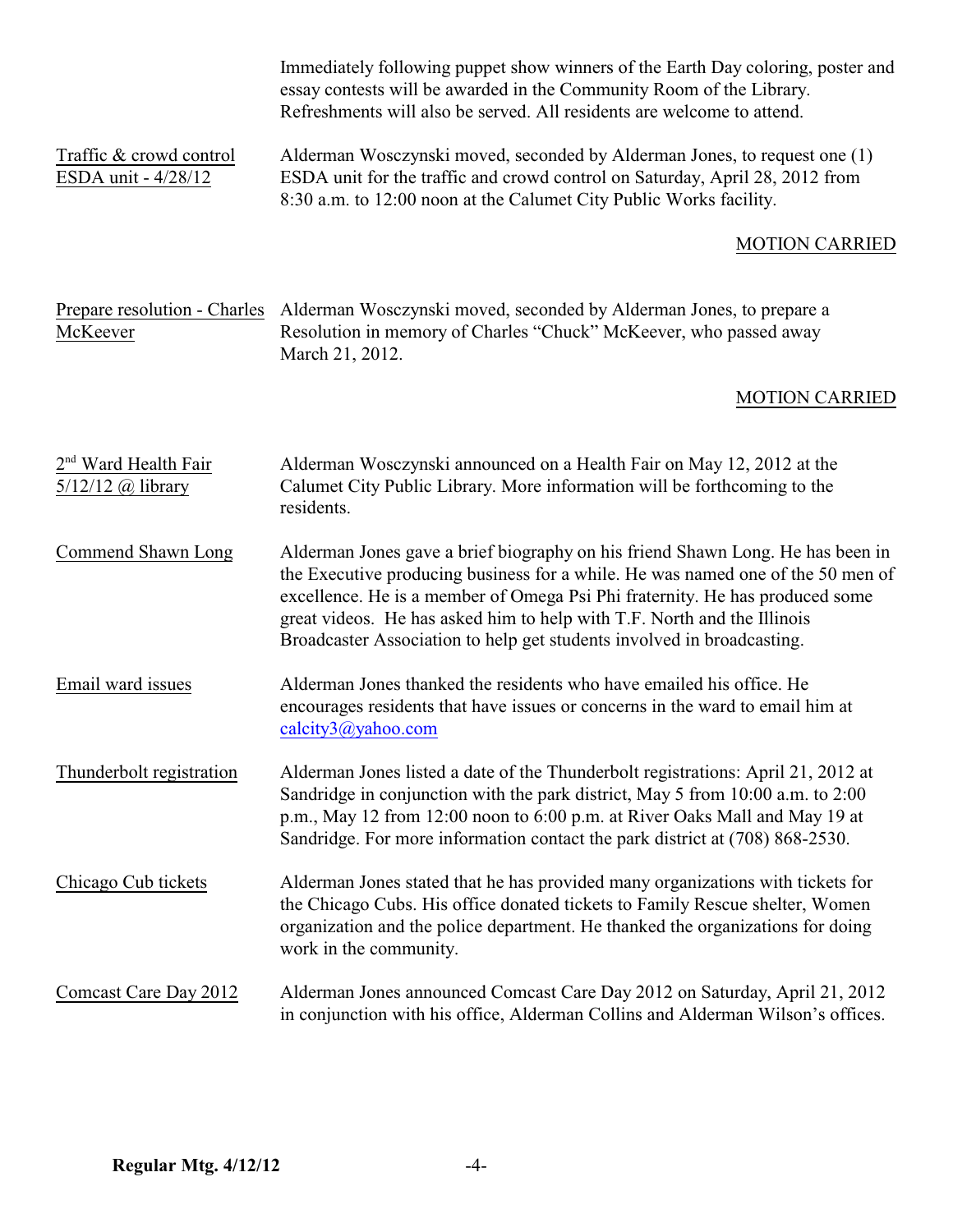| National Day Service                           | This is a National Day of Service. He is requesting residents to volunteer to help<br>with local areas with cleanup, Calumet City Public Works Beautification projects,<br>Box care packages for troops and college students. For more information to<br>volunteer contact his office (708) 891-8193. |  |  |
|------------------------------------------------|-------------------------------------------------------------------------------------------------------------------------------------------------------------------------------------------------------------------------------------------------------------------------------------------------------|--|--|
| Donate care packages                           | Please donate for the care packages, items such as socks, deodorant, crackers,<br>cookies, can and dry soup. Please bring items to 1910 E. Sibley, Calumet City, IL<br>60409. Donations are greatly appreciated. For more information contact 891-8193.                                               |  |  |
| Burglaries in community                        | Alderman Jones stated that discussed at Crime Watch meetings are people<br>committing burglaries in the community who get convicted to post their pictures<br>on the internet. The City Attorney will research this with the police department.                                                       |  |  |
| Parental guidance ordinance                    | Alderman Jones stated to parents that the city has a parental guidance ordinance in<br>the city and urges them to monitor their children's activities.                                                                                                                                                |  |  |
|                                                | He urges the City Attorney to review it for possible fines against parents<br>who abuse it.                                                                                                                                                                                                           |  |  |
| house ordinance                                | Curfew ordinance/disorderly Mayor Michelle Markiewicz Qualkinbush advised to residents that there is a<br>curfew enforcement in the city and request landlords to abide by the disorderly<br>house ordinance.                                                                                         |  |  |
| Resume Writing workshop<br>4/18/12             | Alderman Jones announced a Resume Writing Workshop on April 18, 2012 with<br>Comcast Cable at Dirksen School, 1650 Pulaski road. It is a free workshop from<br>5-7 p.m. Registration begins at 4:30 p.m. Contact his office at (708) 891-8193.                                                        |  |  |
| Job Fair - 5/22/12 @ South<br>Suburban College | Alderman Jones announced a Job Fair at South Suburban College on May 22,<br>2012 from 9:00 a.m. to 2:00 p.m. He will provide this information to the City<br>Clerk's Office.                                                                                                                          |  |  |
| <b>Condolences McKeever</b><br>family          | Alderman Wilson extended his condolences to the McKeever family and his wife<br>Peaches and his daughter Dot Weathersby on the passing of Charles McKeever.                                                                                                                                           |  |  |
| Crime Watch meeting                            | Alderman Wilson announced that there was a Crime Watch meeting held on<br>Tuesday, April 3, 2012 held at Downey Park. He was unable to attend the<br>meeting. Alderman Jones stated that it was well attended and good information<br>was passed back from the residents to the police department.    |  |  |
| <b>Crime Watch meeting</b><br>5/3/12           | Alderman Wilson announced the next crime watch meeting on Thursday, May 3,<br>2012 at 6:30 p.m. at Downey Park. He encourages residents to attend.                                                                                                                                                    |  |  |
| Street to street meetings                      | Alderman Wilson stated that his office and Alderman Jones will be starting street<br>to street meetings in June, first Monday of each month. He will be coming up with<br>a list of locations from June to October in different parts of the third and fourth<br>wards.                               |  |  |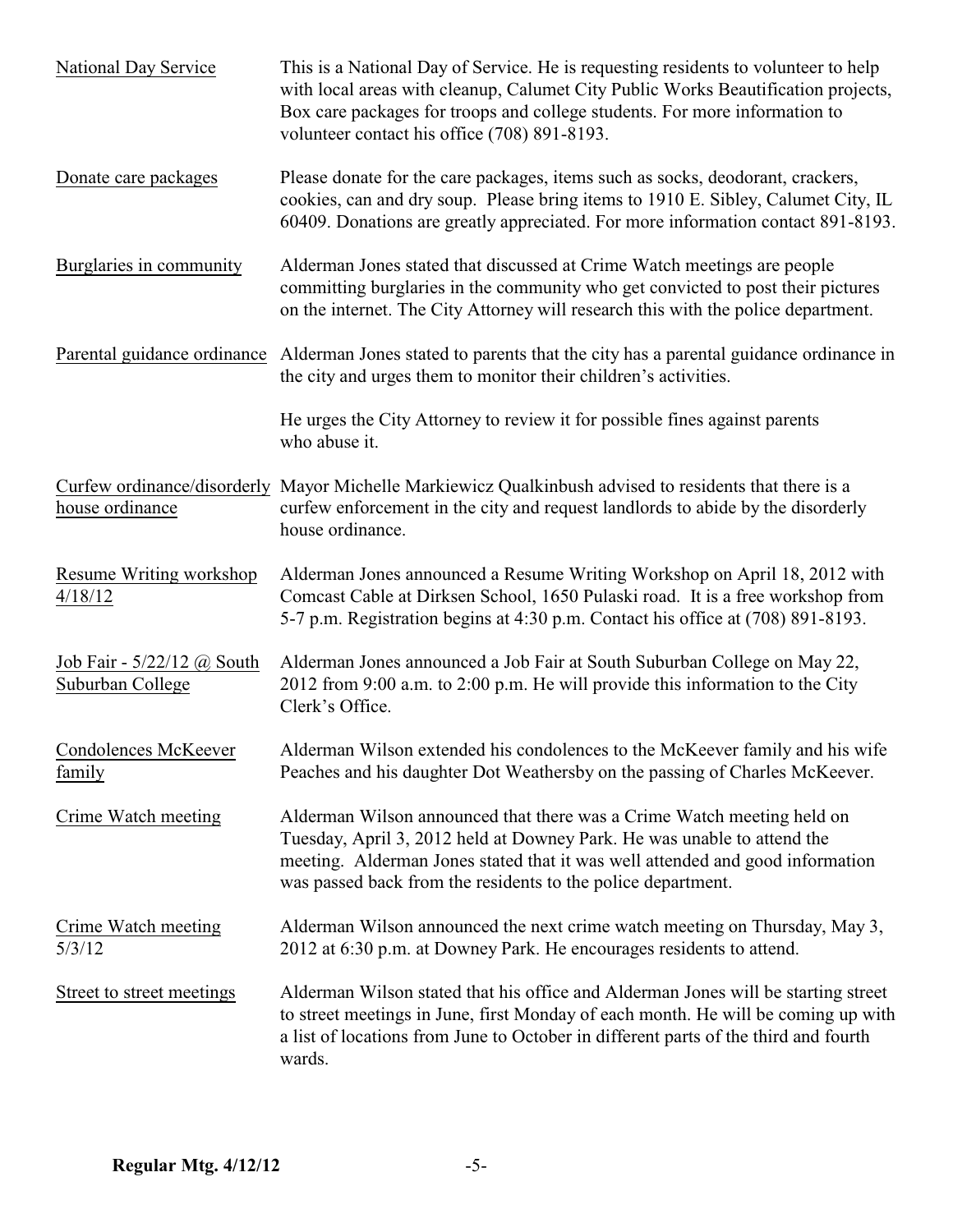| 4 <sup>th</sup> Ward Job Fair             | Alderman Wilson announced his office will be having a second annual 4 <sup>th</sup> Ward<br>Job Fair coming up in late May. Notices will be going out to residents regarding<br>employment opportunities.                                                                                                       |
|-------------------------------------------|-----------------------------------------------------------------------------------------------------------------------------------------------------------------------------------------------------------------------------------------------------------------------------------------------------------------|
| 2011 Chicago Electric Code                | Alderman Munda moved, seconded by Alderman Wilson, to direct the building<br>commissioner to file a copy of the 2011 Chicago Electric Code with the Office of<br>the City Clerk and direct the City Attorney to prepare the ordinance to adopt the<br>code.                                                     |
|                                           | <b>MOTION CARRIED</b>                                                                                                                                                                                                                                                                                           |
| Mayor's report                            | Mayor Michelle Markiewicz Qualkinbush requests aldermen to submit their<br>sidewalk list to the city engineer for the sidewalk replacement program. Each<br>aldermen has \$15,000 and the bid opening has been scheduled to May 15, 2012.                                                                       |
| Contact Nicor Gas/Dept.<br>of Restoration | Alderman Wilson moved, seconded by Alderman Wosczynski, to direct the City<br>Clerk to contact Nicor Gas, Department of Restoration to make sure they do an<br>adequate job of repairing residents properties and if they could submit a list of<br>addresses throughout the city that they will be doing work. |

# MOTION CARRIED

# **INFORMATIONAL ITEMS TO BE ACCEPTED AND PLACED ON FILE**

| City Clerk Figgs/<br>submitting monthly report<br>March, 2012        | Submitting Monthly Report for March, 2012.                                                                 |
|----------------------------------------------------------------------|------------------------------------------------------------------------------------------------------------|
| City Clerk Figgs/<br>sales vehicle stickers                          | Advising that 2012-2013 vehicle stickers must be displayed and purchased by<br>May 31, 2012.               |
|                                                                      | IEPA/Notice of Application RE: Notice of Application for Permit to Manage Waste (LPC-PA16)                 |
| Qualkinbush/proclaiming<br>April 15-21 as "Flood Awareness"<br>Week" | Mayor Michelle Markiewicz Proclaiming the week of April 15-21, 2012 as "Flood Awareness Week."             |
| Comcast/re: Comcast<br>Annual Report                                 | RE: Comcast Annual Report.                                                                                 |
| Accept & place on file                                               | Alderman Wosczynski moved, seconded by Alderman Wilson, to accept the<br>communications and place on file. |

### MOTION CARRIED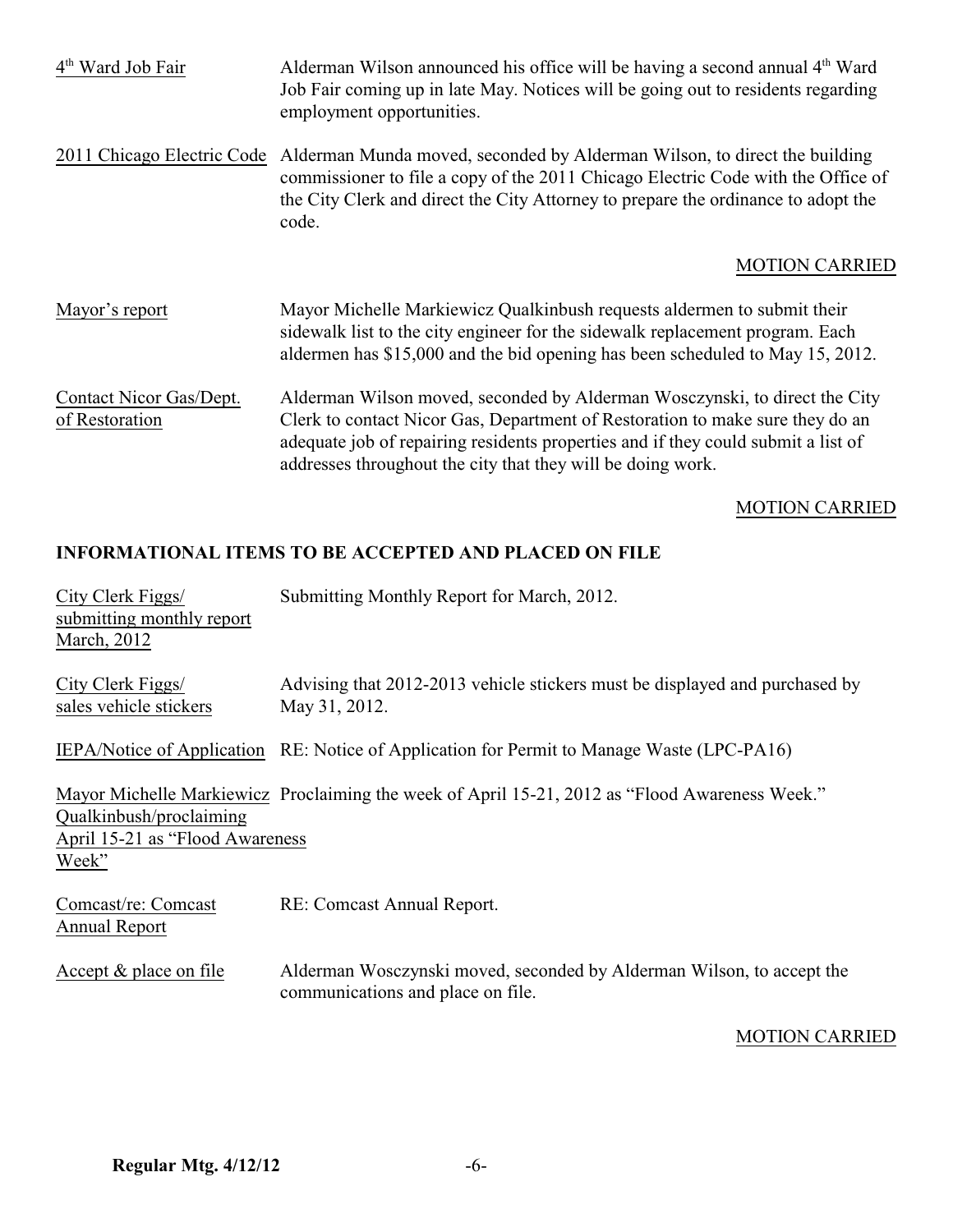### **NEW BUSINESS**

| Approve tag day/Salvation  | Approving the Salvation Army to conduct Donut Day and Red Kettle Campaign                                                 |
|----------------------------|---------------------------------------------------------------------------------------------------------------------------|
| Army & Red Kettle          | in front of businesses. (Approved by the police department)                                                               |
| Campaign                   |                                                                                                                           |
|                            | Authorize City Clerk release Authorize the City Clerk to release title for a vehicle in the Animal Control                |
| title/Animal Control dept. | department 2005 Ford (0873) and remove from the city insurance and approve the<br>settlement in the amount of \$4,318.72. |
| Approve new business       | Alderman Wosczynski moved, seconded by Alderman Jones, to approve new<br>business as presented.                           |
|                            | <b>MOTION CARRIED</b>                                                                                                     |

#### **BUILDING PERMITS**

FENCE - PERMITS  $326$  Bensley Ave -  $2<sup>nd</sup>$  Ward 527 Yates Ave. -  $2<sup>nd</sup>$  Ward 665 Yates Ave. -  $7<sup>th</sup>$  Ward

Approve permits Alderman Wosczynski moved, seconded by Alderman Jones, to approve fence permits as presented.

### MOTION CARRIED

### **RESOLUTIONS AND ORDINANCES**

| Res. $\#1$ : amending<br>(Res. #11-53) 409 | Resolution amending (Res. #11-53) to convey parcel 30-17-101-017 (409 Pulaski<br>Road) to 415 Pulaski Road and authorize the City Clerk and/or Corporation |
|--------------------------------------------|------------------------------------------------------------------------------------------------------------------------------------------------------------|
| Pulaski to 415 Pulaski Rd.                 | Counsel to execute all documentation necessary to effectuate said conveyance of                                                                            |
| $(Res #12-11)$                             | surplus real estate. (see attached page 7A)                                                                                                                |
| Res. $#2$ : amending                       | Resolution amending (Res. $\#12-1$ ) to convey parcels 30-17-105-020 and                                                                                   |
| $(Res. #12-1)$ 407-154th Pl.               | 30-17-105-021 (407-154th Place) to 409-154th Place (Res. #12-1 had                                                                                         |
| $(Res. #12-12)$                            | pin #30-17-105-019 which was incorrect) an authorize the City Clerk and/or                                                                                 |
|                                            | Corporation Counsel to execute all documentation necessary to effectuate said<br>conveyance of surplus real estate. (see attached page 7B)                 |
| Res. #3: approving Class 8                 | Resolution approving a Class 8 Real Estate Tax Assessment Classification for                                                                               |
| <b>Real Estate Tax Assessment</b>          | the Occupation and Rehabilitation of Abandoned Property within the City of                                                                                 |
| Classification/2150 Dolton                 | Calumet City, Thornton Township, Cook County, Illinois. (2150 Dolton Road)                                                                                 |
| $(Res. #12-13)$                            | (see attached page 7C)                                                                                                                                     |
| Ord. #4: authorizing Sale                  | Ordinance of the City of Calumet City, Cook County, Illinois, authorizing sale                                                                             |
| of Surplus Vehicles and                    | of surplus vehicles and equipment owned by the City of Calumet City.                                                                                       |
| Equipment (Ord. $\#12-14$ )                | (see attached page 7D)                                                                                                                                     |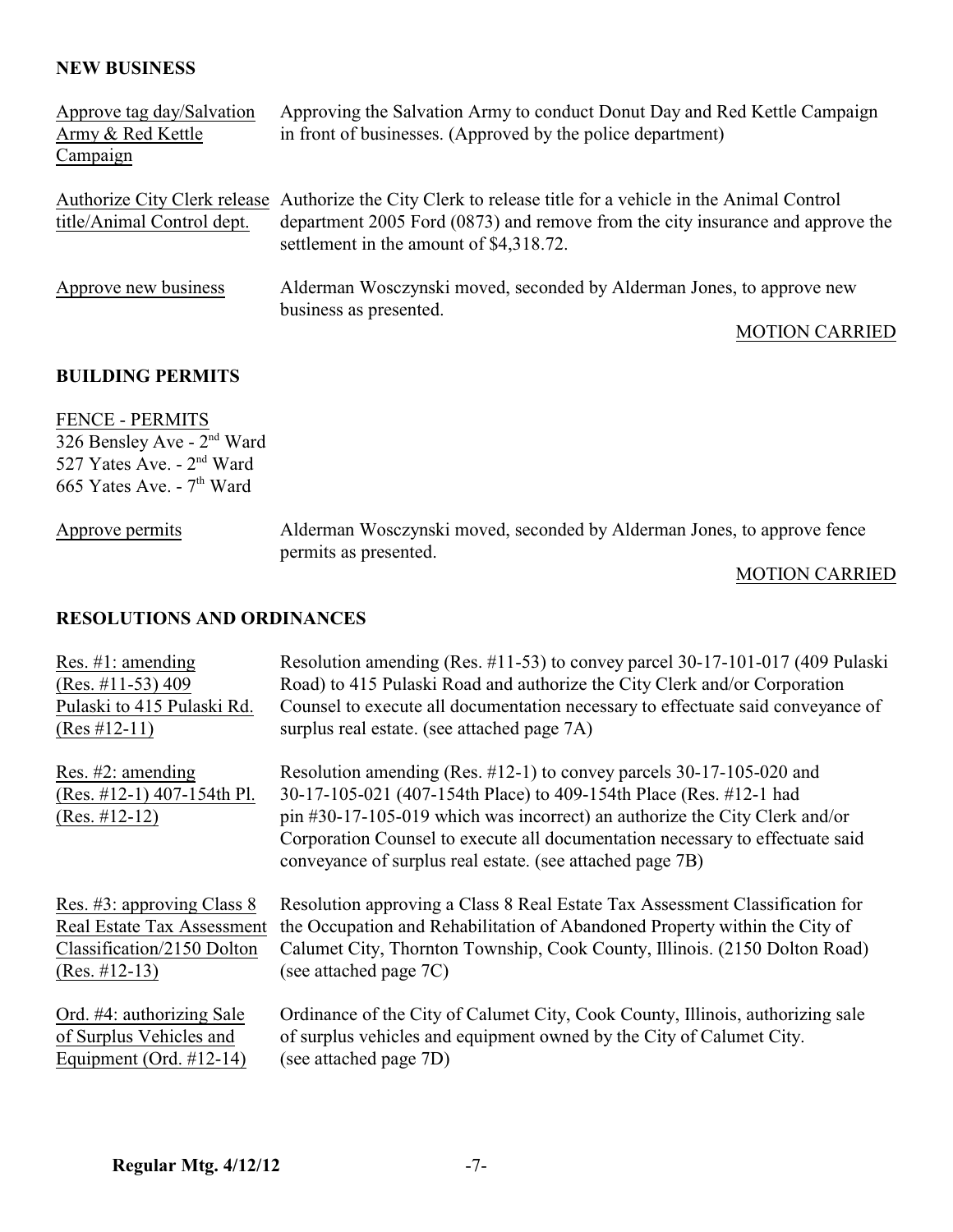| Ord. $#5$ : authorizing<br>Intergovernmental<br>Illinois Office of<br>Comptroller/Calumet City |             | Ordinance authorizing an Intergovernmental Agreement by and between the<br>the Illinois Office of the Comptroller and City of Calumet City regarding access<br>to the Comptroller's Local Debt Recovery Program. (see attached page 8A)<br>(unpaid parking ticket) (see attached page 8A) |                                                                                                                                                          |
|------------------------------------------------------------------------------------------------|-------------|-------------------------------------------------------------------------------------------------------------------------------------------------------------------------------------------------------------------------------------------------------------------------------------------|----------------------------------------------------------------------------------------------------------------------------------------------------------|
| Pass Resolutions/Adopt<br>Ordinances                                                           |             |                                                                                                                                                                                                                                                                                           | Alderman Jones moved, seconded by Alderman Wosczynski, to pass Resolutions<br>and adopt Ordinances as presented, without the necessity of prior posting. |
| <b>ROLL CALL</b>                                                                               |             |                                                                                                                                                                                                                                                                                           |                                                                                                                                                          |
| YEAS:<br>NAYS:<br><b>ABSENT:</b>                                                               | 5<br>0<br>2 | ALDERMEN:<br><b>ALDERMEN:</b><br><b>ALDERMEN:</b>                                                                                                                                                                                                                                         | Wosczynski, Jones, Wilson, Munda, Schneider<br>None<br>Manousopoulos, Collins                                                                            |
|                                                                                                |             |                                                                                                                                                                                                                                                                                           | <b>MOTION CARRIED</b>                                                                                                                                    |

# **FINANCIAL MATTERS**

| Remit payment/Emergency<br><b>Communications Network</b><br>\$15,000 | Approve the contract renewal of the Code Red Emergency Notification Calling<br>system for the period of $4/8/12$ to $4/7/13$ in the amount of \$15,000 and direct the<br>City Treasurer to remit payment to Emergency Communications Network, LLC<br>and charge to account #010-99-2-990.                                                 |
|----------------------------------------------------------------------|-------------------------------------------------------------------------------------------------------------------------------------------------------------------------------------------------------------------------------------------------------------------------------------------------------------------------------------------|
| Gandolfi/IEPA-IDPH                                                   | Approve attendance/Thomas Approve the attendance of Thomas Gandolfi, Plumbing Inspector at the Annual<br>IPEA-IDPH conference from May 3-4, 2012 and direct the City Treasurer to remit<br>\$400.00 to Thomas Gandolfi for expenses; receipts to be submitted upon return.                                                                |
| Remit payment/Holland<br>Asphalt/\$7,500.00                          | Approve the asbestos removal for the property at 1672 Shirley Drive and direct<br>the City Treasurer to remit payment to Peak Services in the amount of \$5,800.00<br>and authorize the demolition in the amount of \$7,500.00 and remit payment to<br>Holland Asphalt Services and charge to account #118-10-5-645.                      |
| Remit payment/Holland<br>Asphalt/\$9,300.00                          | Approve the asbestos removal for the property at 237-155th Place and direct the<br>City Treasurer to remit payment to Peak Services in the amount of \$6,700; and<br>authorize the demolition in the amount of \$9,300.00 and direct the City Treasurer<br>to remit payment to Holland Asphalt Services; charge to account #118-10-5-645. |
| \$18,800.00                                                          | Remit payment/JM Industrial Approve the demolition and debris removal for the property at 113-154th Place<br>and direct the City Treasurer to remit payment to JM Industrial Services in the<br>amount of \$18,800.00 and charge to account #118-10-5-645.                                                                                |
| \$16,800.00                                                          | Remit payment/JM Industrial Approve the demolition and debris removal for the property at 131 Pulaski Road<br>and direct the City Treasurer to remit payment to JM Industrial Services in the<br>amount of \$16,800.00 and charge to account #118-10-5-645.                                                                               |
| \$18,800.00                                                          | Remit payment/JM Industrial Approve the demolition and debris removal for the property at 342-155th Place<br>and direct the City Treasurer to remit payment to JM Industrial Services in the<br>amount of \$18,800.00 and charge to account #118-10-5-645.                                                                                |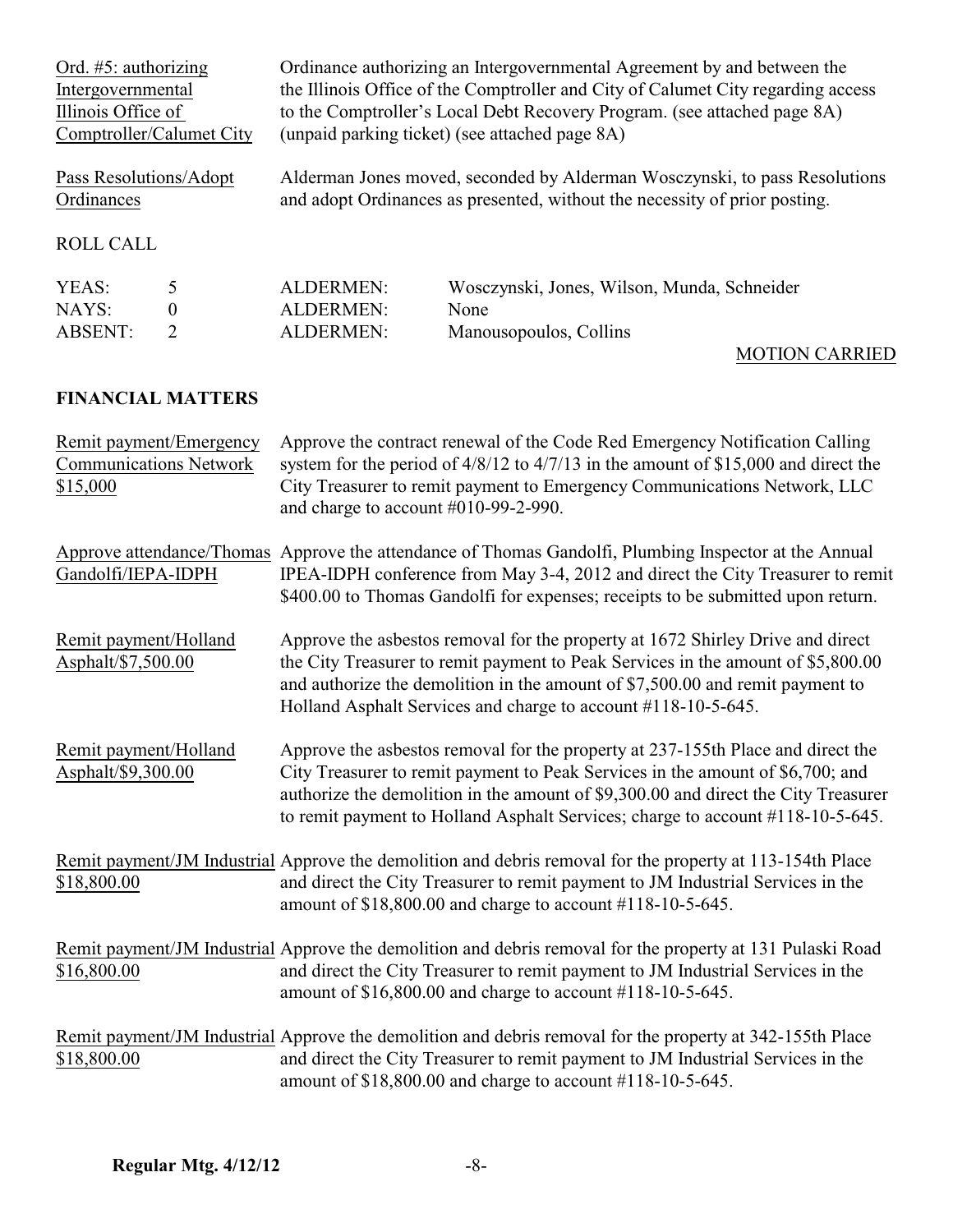| Remit payment/Holland<br>Asphalt/\$15,200.00                                             | Approve the demolition and debris removal for the property at 340-154th Place<br>and direct the City Treasurer to remit payment to Holland Asphalt in the amount<br>of \$15,200.00 and charge to account #118-10-5-645.                                                                                                                                                                                                                           |
|------------------------------------------------------------------------------------------|---------------------------------------------------------------------------------------------------------------------------------------------------------------------------------------------------------------------------------------------------------------------------------------------------------------------------------------------------------------------------------------------------------------------------------------------------|
| Remit payment/Holland<br>Asphalt/\$13,800.00                                             | Approve the demolition and debris removal for the property at 233-153rd Place<br>and direct the City Treasurer to remit payment to Holland Asphalt in the amount<br>of \$13,800.00 and charge to account #118-10-5-645.                                                                                                                                                                                                                           |
| Remit payment/Holland<br>Asphalt/\$14,600.00                                             | Approve the demolition and debris removal for the property at 666 Stateline Road<br>and direct the City Treasurer to remit payment to Holland Asphalt in the amount<br>of \$14,600.00 and charge to T.I.F. I account.                                                                                                                                                                                                                             |
| Approve payroll                                                                          | Approve payroll (\$769,474.10)                                                                                                                                                                                                                                                                                                                                                                                                                    |
| Remit payment/KRC<br>Calumet City 836/<br>\$40,483.31                                    | Authorize the City Treasurer to remit payment to KRC Calumet City 836, Inc. in<br>the amount of \$40,483.31 representing the city's 50% share of sales tax received<br>by the city for the accounting period October 1, 2011 through December 31, 2011<br>to be charged to the Corporate Fund - Contractual Obligations line item<br>#010-99-2-696.                                                                                               |
| Remit payment/JLP River<br>Oaks West/\$253,796.17                                        | Authorize the City Treasurer to remit payment to JLP-River Oaks West, LLC<br>(Sam's Club) in the amount of \$253,796.17 representing 43% of sales tax revenue<br>received by the City in Municipal and Home Rule Sales Tax for the calendar year<br>2011 above and beyond the first \$200,00 retained by the City per the economic<br>incentive agreement to be charged to the Corporate Fund-Contractual Obligations<br>line item #010-99-2-696. |
| Transfer \$400,00 from<br><b>Special Service Operating</b><br>Fund to the Corporate Fund | Authorize the City Treasurer to transfer \$400,000 from the Special Service<br>Operating Fund to the Corporate fund to reimburse the public safety expenditures<br>for the fiscal year ended 4/30/12 as follows: \$300,000 to reimburse the police<br>department and \$100,00 to reimburse the fire department.                                                                                                                                   |
| Remit payment/Piekarski<br>& Sons/\$15,600.00                                            | Approve tree removal from the Yates and Superior Retention Ponds and direct the<br>City Treasurer to remit payment to Piekarski & Sons, Inc. in the amount not to<br>exceed \$15,600.00; to be charged to account #030-36-2-350.                                                                                                                                                                                                                  |
| Remit payment/Calumet<br>City Plumbing/\$7,500.00                                        | Approve sewer repair for the property at 538 Calumet Way and direct the City<br>Treasurer to remit payment to Calumet City Plumbing in the amount not to exceed<br>\$7,500.00; to be charged to account #030-36-2-101.                                                                                                                                                                                                                            |
| Remit payment/Calumet<br>City Plumbing/\$7,500.00                                        | Approve sewer repair for the property at 438 Warren Street and direct the City<br>Treasurer to remit payment to Calumet City Plumbing in the amount not to exceed<br>\$7,500.00; to be charged to account #030-36-2-101.                                                                                                                                                                                                                          |
| Remit payment/West Side<br>Tractor Sales/\$14,830.73                                     | Approve repairs to Unit #32 for public works and direct the City Treasurer to<br>remit payment to West Side Tractor Sales in the amount not to exceed<br>\$14,830.73; to be charged to account $\#010-41-41-140$ .                                                                                                                                                                                                                                |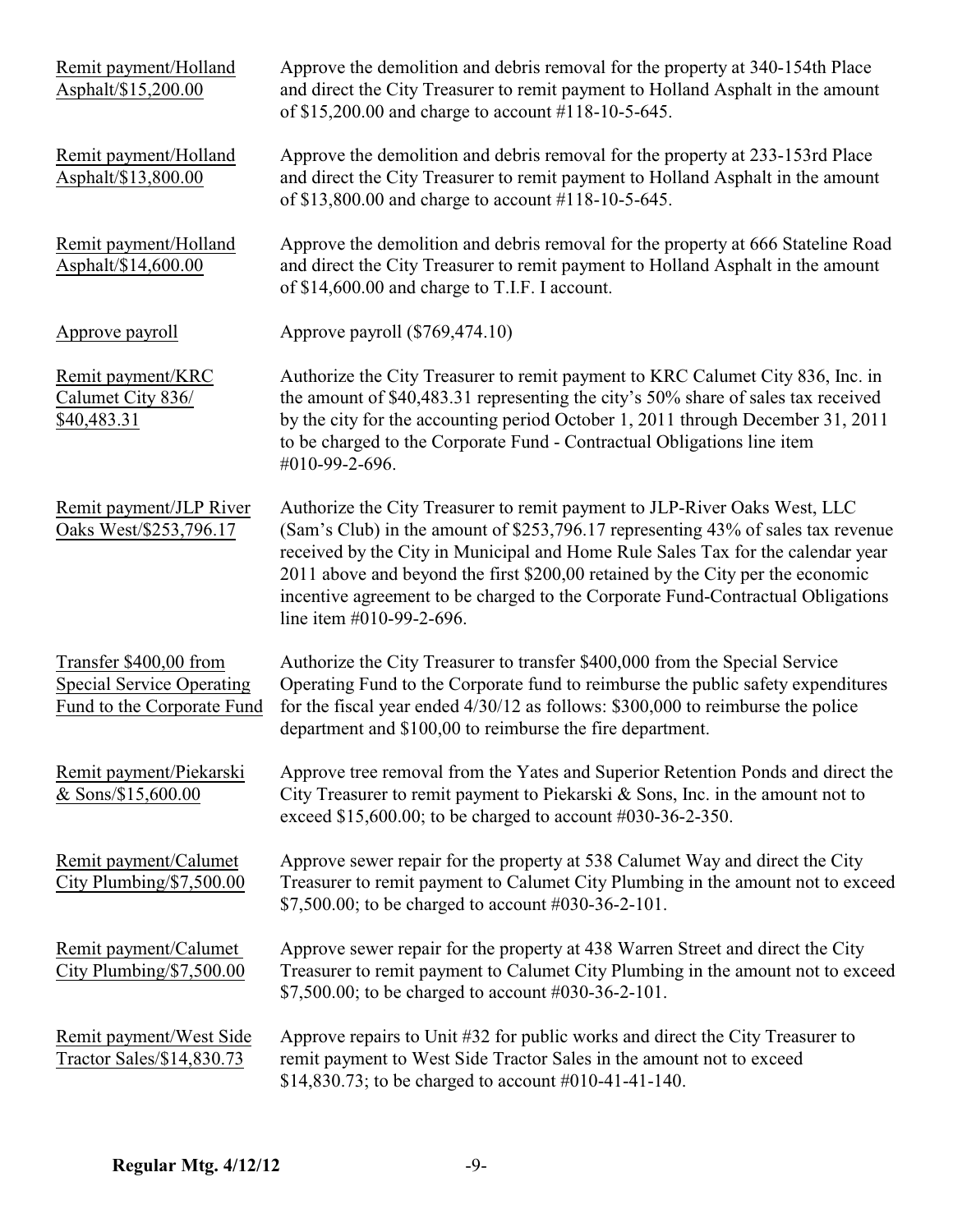| Approve bill listing                                                           | Approve bill listing (\$495,402.80)                                                                                                                                                                                                                                                                                                                                                                                                                                                                                                                      |                                                                                                                                                                                                                                                                                                                                                                                                                                                                                                                                                                                                                                                                                                                 |  |
|--------------------------------------------------------------------------------|----------------------------------------------------------------------------------------------------------------------------------------------------------------------------------------------------------------------------------------------------------------------------------------------------------------------------------------------------------------------------------------------------------------------------------------------------------------------------------------------------------------------------------------------------------|-----------------------------------------------------------------------------------------------------------------------------------------------------------------------------------------------------------------------------------------------------------------------------------------------------------------------------------------------------------------------------------------------------------------------------------------------------------------------------------------------------------------------------------------------------------------------------------------------------------------------------------------------------------------------------------------------------------------|--|
| Approve legal bill listing                                                     | Approve legal bill listing (\$956.44)                                                                                                                                                                                                                                                                                                                                                                                                                                                                                                                    |                                                                                                                                                                                                                                                                                                                                                                                                                                                                                                                                                                                                                                                                                                                 |  |
| Approve 7 <sup>th</sup> Ward Neigh-<br>borhood Training Dev.<br>Inc/\$8,200.00 |                                                                                                                                                                                                                                                                                                                                                                                                                                                                                                                                                          | Approve the programs below in the amount of \$8,200 to Educational Training<br>Development, Inc for the 7 <sup>th</sup> Ward Neighborhood Development Programs and<br>direct the City Treasurer to remit payment and charge to account #010-99-2-727:<br>(7 <sup>th</sup> Ward Celebration - July 3, \$2,000) (7 <sup>th</sup> Ward New Buffalo Michigan Outing -<br>April 30 - \$600) (One Block at a Time Initiative - various times - block club's -<br>$$1,000$ (7 <sup>th</sup> Ward Essay Competition - \$1,000) (7th Ward Spring Fling - \$1,500)<br>(7 <sup>th</sup> Ward Chicago Cubs Outing - \$725.00) (7th Ward Green Initiative - Planting<br>Project - \$500.00) & coordination fee - \$1,000.00) |  |
| Remit payment/Complex<br>Network Solutions/\$16,520                            |                                                                                                                                                                                                                                                                                                                                                                                                                                                                                                                                                          | Authorize Complex Network Solutions to complete the following maintenance<br>works as detailed in the attached "statement of work." (These cameras previously<br>maintained by the Cook County Project Shield Program are currently inoperative<br>due to Cook county cancellation for the "Project Shield" program and direct the<br>City Treasurer to remit payment in the amount not to exceed \$16,520.00 to<br>Complex Network Solutions upon completion of said work.                                                                                                                                                                                                                                     |  |
| Remit payment/Harris<br>\$20,469.77                                            | to be charged to account $#010-99-2-630$ .                                                                                                                                                                                                                                                                                                                                                                                                                                                                                                               | Approve the municipal software support contract with Harris and direct the City<br>Treasurer to remit payment in the amount of \$20,469.77 from 5/1/12 to 4/30/13                                                                                                                                                                                                                                                                                                                                                                                                                                                                                                                                               |  |
| Remit payment/Traffic<br>Control Corp/activated<br>school zone flashers        | Accept the recommendation from the city engineer to place ten (10) solar time<br>activated school zone flashers at 156 <sup>th</sup> & Burnham, $163^{rd}$ & Burnham, Superior &<br>Sibley, Yates & Sibley and 156 <sup>th</sup> & Wentworth; direct the City Treasurer to remit<br>payment to Traffic Control Corporation in the amount of \$37,000, Lions Pinner in<br>the amount of \$25,000 and Perma Seal Asphalt & Maintenance in the amount of<br>\$30,000 and Robinson Engineering in the amount of \$4,500; to be charge to the<br>MFT account. |                                                                                                                                                                                                                                                                                                                                                                                                                                                                                                                                                                                                                                                                                                                 |  |
| Financial matters                                                              | Mayor Michelle Markiewicz Qualkinbush: "I would like to say that item #21, that<br>Alderman Collins is asking his colleagues for support. With regard to item #10<br>the account should be T.I.F. account."                                                                                                                                                                                                                                                                                                                                              |                                                                                                                                                                                                                                                                                                                                                                                                                                                                                                                                                                                                                                                                                                                 |  |
| Approve financial matters<br>authorize City Treasurer<br>remit payment         | Alderman Wosczynski moved, seconded by Alderman Wilson, to approve<br>financial matters as presented and amended and direct the City Treasurer to remit<br>payment and charge to the appropriate account.                                                                                                                                                                                                                                                                                                                                                |                                                                                                                                                                                                                                                                                                                                                                                                                                                                                                                                                                                                                                                                                                                 |  |
| ROLL CALL                                                                      |                                                                                                                                                                                                                                                                                                                                                                                                                                                                                                                                                          |                                                                                                                                                                                                                                                                                                                                                                                                                                                                                                                                                                                                                                                                                                                 |  |
| YEAS:<br>5<br>NAYS:<br>$\boldsymbol{0}$<br><b>ABSENT:</b><br>$\overline{2}$    | <b>ALDERMEN:</b><br><b>ALDERMEN:</b><br><b>ALDERMEN:</b>                                                                                                                                                                                                                                                                                                                                                                                                                                                                                                 | Jones, Wilson, Munda, Schneider, Wosczynski<br>None<br>Manousopoulos, Collins                                                                                                                                                                                                                                                                                                                                                                                                                                                                                                                                                                                                                                   |  |

MOTION CARRIED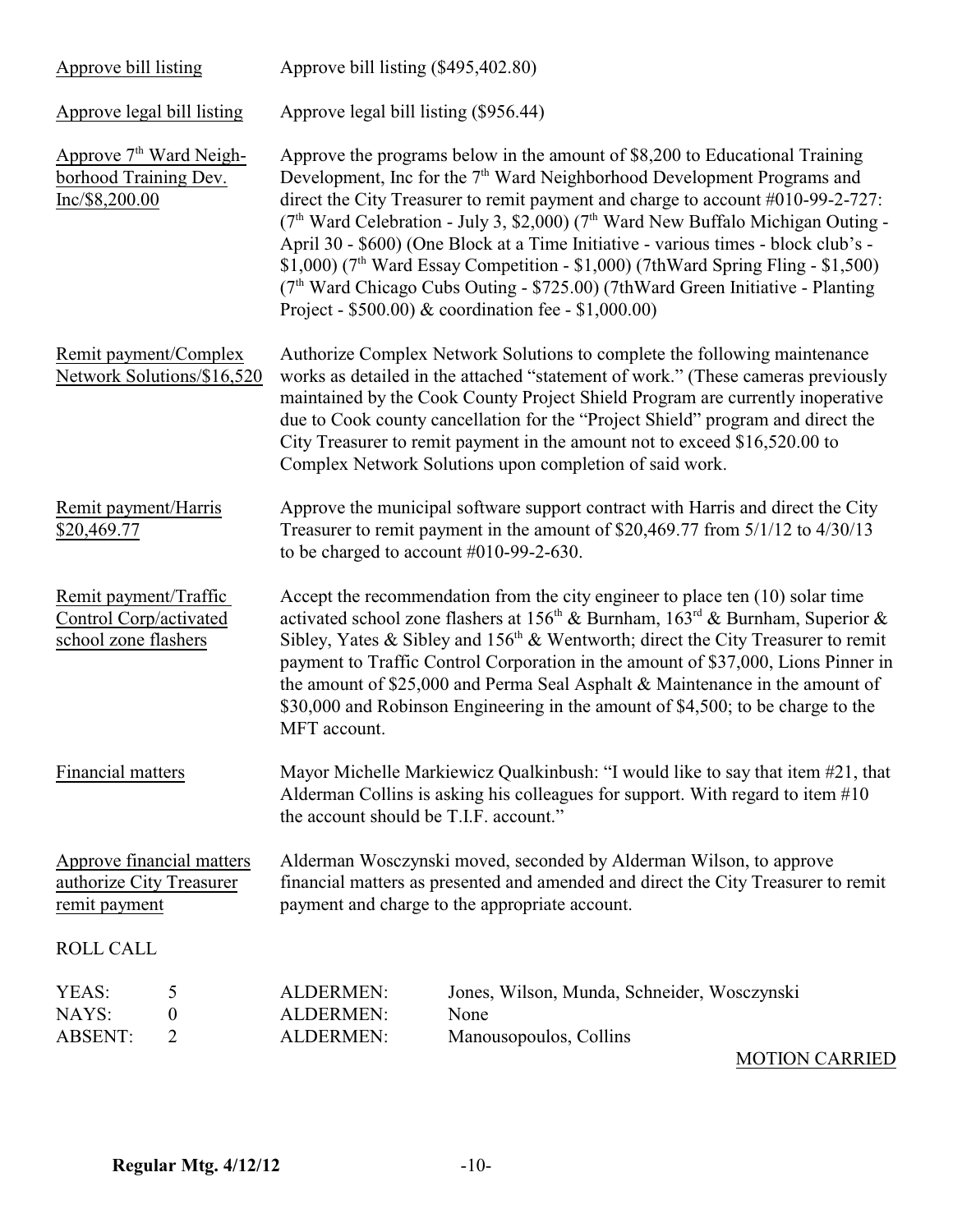## **UNFINISHED BUSINESS**

| <b>Crime Watch Meeting</b>                         | Alderman Jones stated that City Clerk Figgs was in attendance at the Crime<br>Watch meeting at Downey Park selling city stickers.                                                                                                                                                       |
|----------------------------------------------------|-----------------------------------------------------------------------------------------------------------------------------------------------------------------------------------------------------------------------------------------------------------------------------------------|
| <b>April Minority Health</b><br>Month              | Alderman Wosczynski stated that April is National Minority Health Month.<br>The residents may receipt free health screenings at the CVS Pharmacy at 470<br>Torrence on April 19, 2012 from 2-6 p.m. For more information visit<br>www.cvs.com/project health or contact (773) 484-3232. |
| Flood Awareness Open<br>House - $4/18/12$ @ 6 p.m  | Alderman Wosczynski announced a Flood Awareness Open House on<br>Wednesday, April 18, 2012 at 6:00 p.m. at Eisenhower Community & Fitness<br>Center. Learn ways to protect your property from flood damage. Residents<br>encouraged to attend.                                          |
| Torrence & Wilson                                  | Alderman Wosczynski stated the northeast corner of Torrence & Wilson the<br>building has been demolished and anyone interested in developing on their to<br>contact the Department of Economic Development.                                                                             |
| Memorial Park Fun<br>Center opens 4/13/12          | Alderman Schneider announced that the Family Fun Center opens April 13, 2012<br>at Memorial Park. It will be open during the week from 4:00 p.m. to 7:00 p.m. and<br>12:00 noon to 3:00 p.m. on Saturdays. Visit www.mycmpd.com for more<br>information.                                |
| <b>Surface Stonegate Drive</b>                     | Mayor Michelle Markiewicz Qualkinbush stated that Stonegate will be putting the<br>final surface on Stonegate Drive & Clyde Avenue on April 19 to let the residents<br>be aware.                                                                                                        |
| Flood Awareness Open<br>House - $4/18/12$ @ 6 p.m. | Alderman Munda announced a Flood Awareness Open House on Wednesday,<br>April 18, 2012 at 6:00 p.m. at Eisenhower Fitness Center. Residents encouraged<br>to attend.                                                                                                                     |
| <b>ADJOURNMENT</b>                                 |                                                                                                                                                                                                                                                                                         |
|                                                    | Adjournment was at 8:35 p.m. on a motion made by Alderman Munda and<br>seconded by Alderman Wosczynski.                                                                                                                                                                                 |

MOTION CARRIED

Nyota T. Figgs, City Clerk

l

/rb